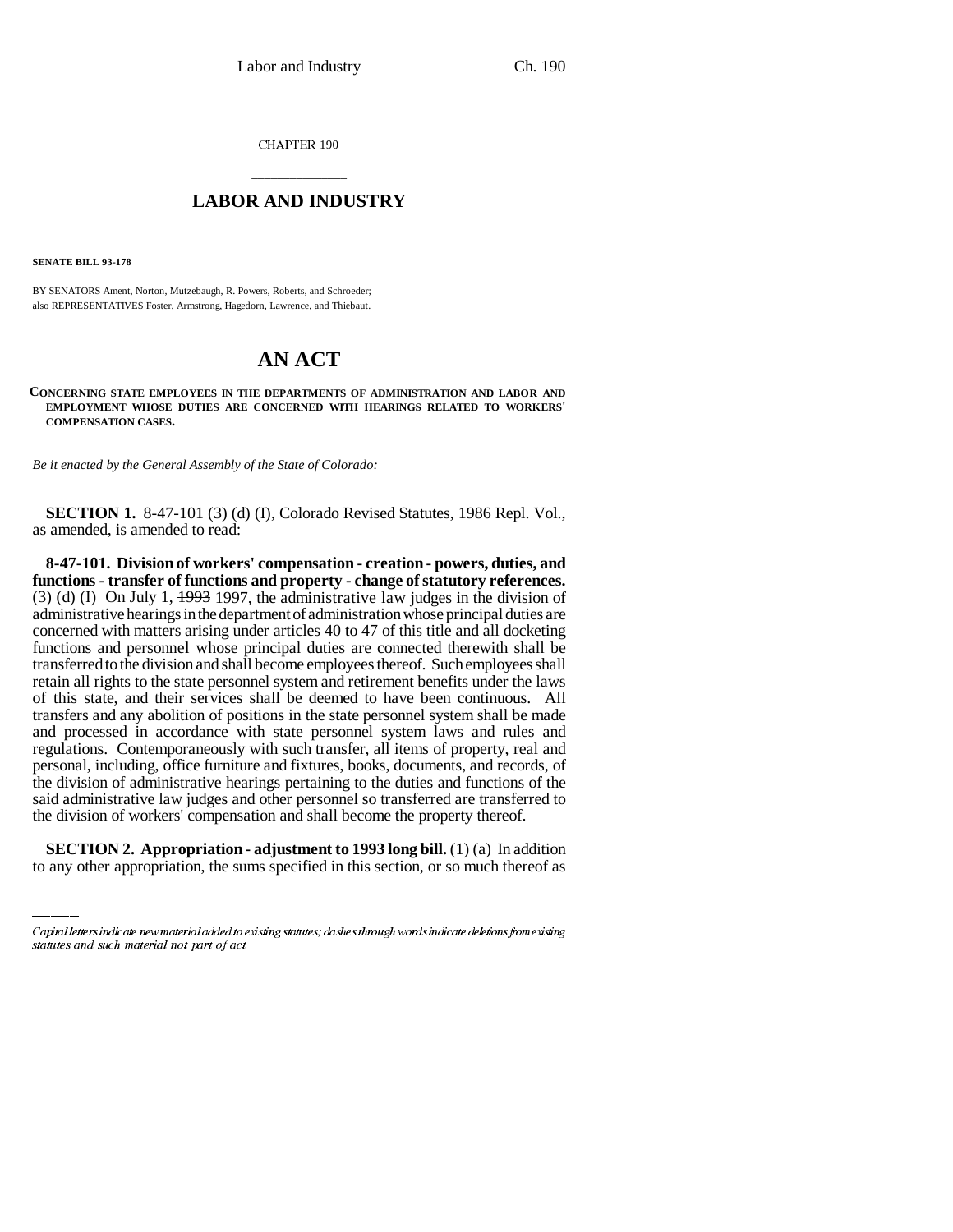## Ch. 190 Labor and Industry

may be necessary for the purposes indicated, are hereby appropriated out of any moneys in the specified funds not otherwise appropriated, for the implementation of this act for the fiscal year beginning July 1, 1993.

(b) Unless the context otherwise requires, terms and notations used in this section shall have the meanings ascribed to them in the general appropriation act for the fiscal year beginning July 1, 1993.

(c) Dollar amounts in parentheses denote reductions from the corresponding appropriation made in the annual general appropriation act for the fiscal year beginning July 1, 1993.

(d) Cash fund amounts shall be from the appropriate source of cash funds available to the agency for the purpose indicated.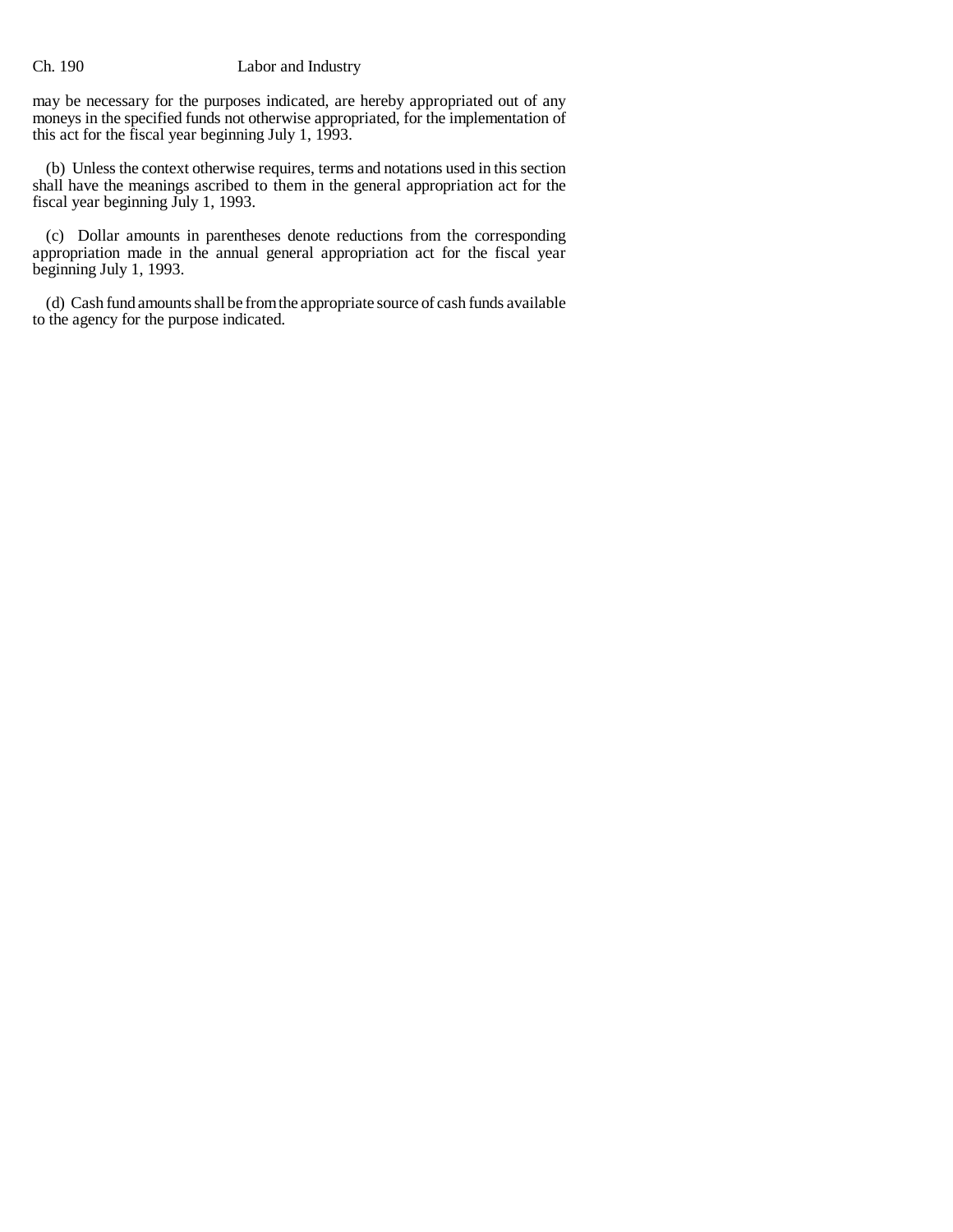Labor and Industry Ch. 190

|                                                                                                                                                                                | <b>ITEM &amp;</b><br><b>SUBTOT TOTAL</b>       |           | GENER<br>AL       | <b>APPROPRIATION FROM</b><br>CASH<br><b>FUNDS</b> | FEDERA<br><b>L FUNDS</b> |
|--------------------------------------------------------------------------------------------------------------------------------------------------------------------------------|------------------------------------------------|-----------|-------------------|---------------------------------------------------|--------------------------|
|                                                                                                                                                                                | AL<br>\$                                       | \$        | <b>FUND</b><br>\$ | \$                                                | \$                       |
| (2) DEPARTMENT OF ADMINISTRATION<br>(a) Executive Director                                                                                                                     |                                                |           |                   |                                                   |                          |
| (I) Anniversary Increases<br>and Shift Differential<br>(II) Group Health and Life<br>(III) Short-term Disability<br>(IV) Grand Junction Office                                 | 3,388<br>44,696<br>6,010                       |           |                   |                                                   |                          |
| <b>Building Leased Space</b>                                                                                                                                                   | 5,264<br>59,358                                |           |                   | 59,358                                            |                          |
| (b) Division of Admini-<br>strative Hearings<br>(I) Personal Services                                                                                                          | 1,110,216                                      |           |                   |                                                   |                          |
| <b>Operating Expenses</b><br>(II)<br>(III) Travel Expenses                                                                                                                     | (23.4)<br>FTE)<br>47,016<br>6,010<br>1,163,242 |           |                   | 1,163,242                                         |                          |
| TOTALS<br>(ADMINISTRATION)                                                                                                                                                     |                                                | 1,222,600 |                   | T)                                                |                          |
| (3) DEPARTMENT OF LABOR AND EMPLOYMENT<br>(a) Executive Director                                                                                                               |                                                |           |                   |                                                   |                          |
| (I) Anniversary Increases<br>and Shift Differential<br>(II) Group Health and Life<br>(III) Short-term Disability<br>(IV) Grand Junction Office<br><b>Building Leased Space</b> | (2,325)<br>(3,611)<br>(2,250)<br>(5,264)       |           |                   |                                                   |                          |
| (b) Division of Workers'<br><b>Compensation</b>                                                                                                                                | (13, 450)                                      |           |                   | (13, 450)                                         |                          |
| (I) Personal Services                                                                                                                                                          | (1,039,35)<br>2)<br>$(-23.0)$<br>FTE)          |           |                   |                                                   |                          |
| (II) Operating Expenses<br>(III) Travel Expenses<br>(IV) Administrative Law                                                                                                    | (40, 850)<br>(5,693)                           |           |                   |                                                   |                          |
| <b>Judge Services</b><br>TOTALS (LABOR AND<br>EMPLOYMENT)                                                                                                                      | <u>1,286,012</u><br>200.117                    | 186,667   |                   | 200,117                                           |                          |
| (4) STATEWIDE ADJUSTMENTS TO ADMINISTRATIVE<br><b>LAW JUDGE SERVICES:</b><br>DEPARTMENT/Divisi                                                                                 |                                                |           |                   |                                                   |                          |
| on<br>(I) EDUCATION/Administr<br>ation                                                                                                                                         | (542)                                          |           | (542)             |                                                   |                          |
| (II) EDUCATION/Teacher<br>Certification                                                                                                                                        | (813)                                          |           |                   | (813)                                             |                          |
| (III) HEALTH/Administratio<br>n                                                                                                                                                | (922)                                          |           | (922)             |                                                   |                          |
| (IV) INSTITUTIONS/<br>Administration                                                                                                                                           | (65)                                           |           | (65)              |                                                   |                          |